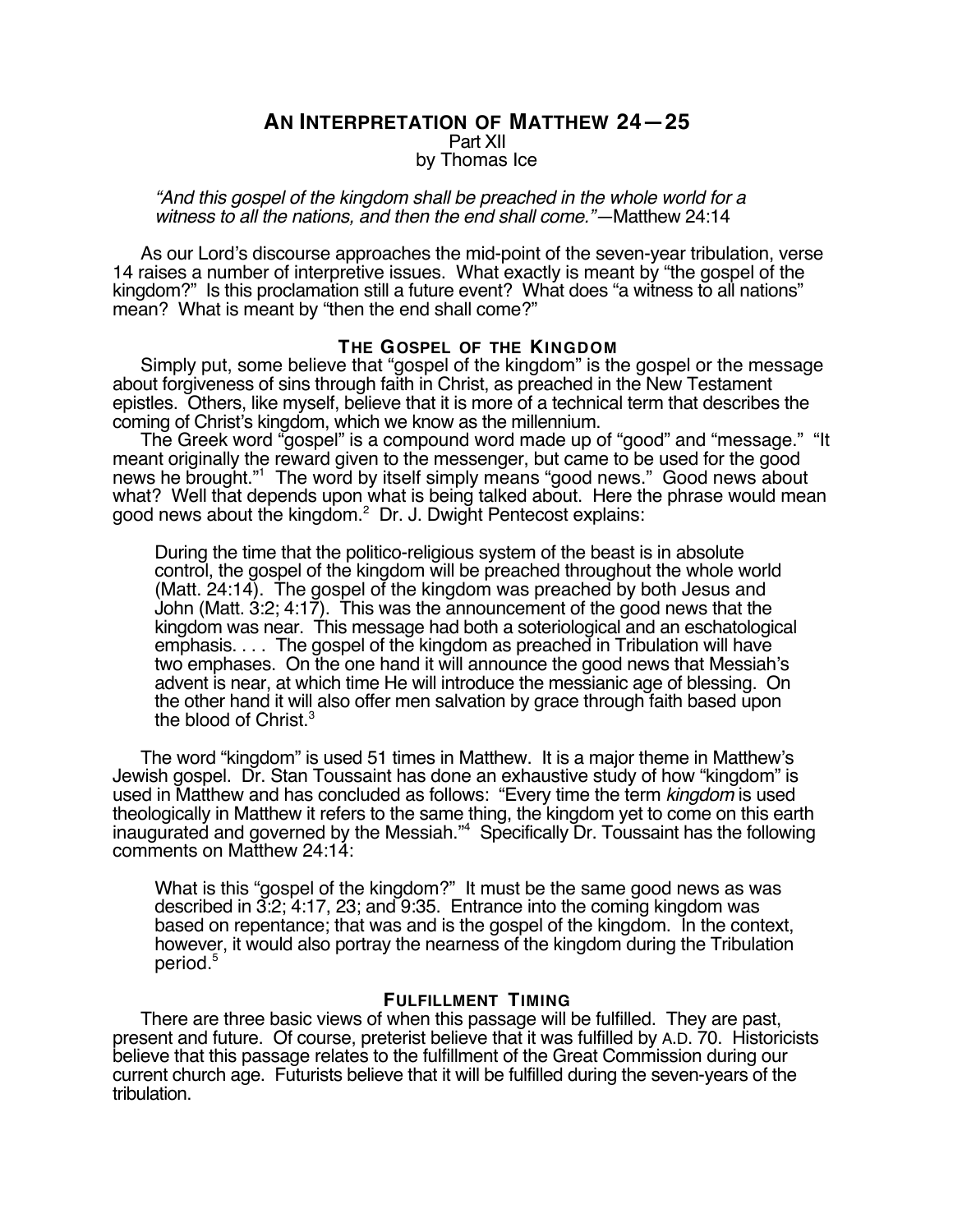## **Preterist**

"Matthew 24:14 clearly shows that the gospel would be preached throughout the Roman Empire before Jesus returned in judgment upon Jerusalem,"6 insists preterist Gary DeMar. He further claims:

The word translated "world" in 24:14 is the Greek word *oikoumene* . . . It is best translated as "inhabited earth," "known world," or the "Roman Empire" (Acts 11:28; 17:6). . . . This translation helps us understand that Jesus was saying the gospel would be preached throughout the Roman Empire before He would return in judgment upon Jerusalem. In fact, this is exactly what happened, and that is what the Bible says happened.7

This passage has not been fulfilled in the past, $^8$  as I shall show later. This is primarily true because the context of Matthew 24 is futuristic, as I have been demonstrating throughout the exposition of Matthew 24.

#### **Historicist**

The historicist takes Matthew 24:14 as fulfillment of the Great Commission during our present church age. A. Lukyn Williams says, "So in the present age we are not to expect more than that Christian missions shall reach the uttermost parts of the earth, and that all nations shall have the offer of salvation, before the final appearance of Christ. The success of these efforts at universal evangelization is a mournful problem."<sup>9</sup> This verse is often used at missions conferences as a motivation for becoming a missionary. The Great Commission is sufficient, because this passage relates to evangelism during the tribulation, not for our current church age.

## **Futurist**

I believe that this passage will be fulfilled in the future, not during the current church age, but during the tribulation. Basically, this is true because the context supports a future fulfillment, since Christ's discourse has not yet been fulfilled.

## **THE MEANING OF WORLD**

While it is true that "world" *oikoumenê* is used in the New Testament to refer to "the Roman Empire of the first century," its basic meaning is that of "the inhabited earth."<sup>10</sup> This compound word contains the prefix from *oikos* that means "house," thus the "inhabited" or "lived-in" part of the world. The inhabited world could refer to the Roman Empire if supported by the context (for example Luke 2:1) since Roman arrogance thought that nothing of significance existed outside of their realm. However, this word was earlier "used of the Greek cultural world."11

Since the core meaning of *oikoumenê* is "inhabited world," then the scope of its meaning has multiple possibilities depending upon the referent. If the contextual referent is Roman, then it will mean the Roman Empire as in Luke 2:1. However, if its referent is global, then it must include the entire world as in Acts 17:31, which says, "He has fixed a day in which He will judge the world in righteousness." Surely this speaks of the whole globe since not a single individual will escape God's judgment. Clearly *oikoumenê* can be used globally, even though it may have a more restricted use. The deciding factor is the context. Thus, if Matthew 24:24 was fulfilled in A.D. 70 then it would have a localized meaning as noted by DeMar. However, if it will be fulfilled in the future, then it has the meaning of the entire inhabited world at some future date, which would clearly include much more than the old Roman Empire.

## **ANGELIC EVANGELISM**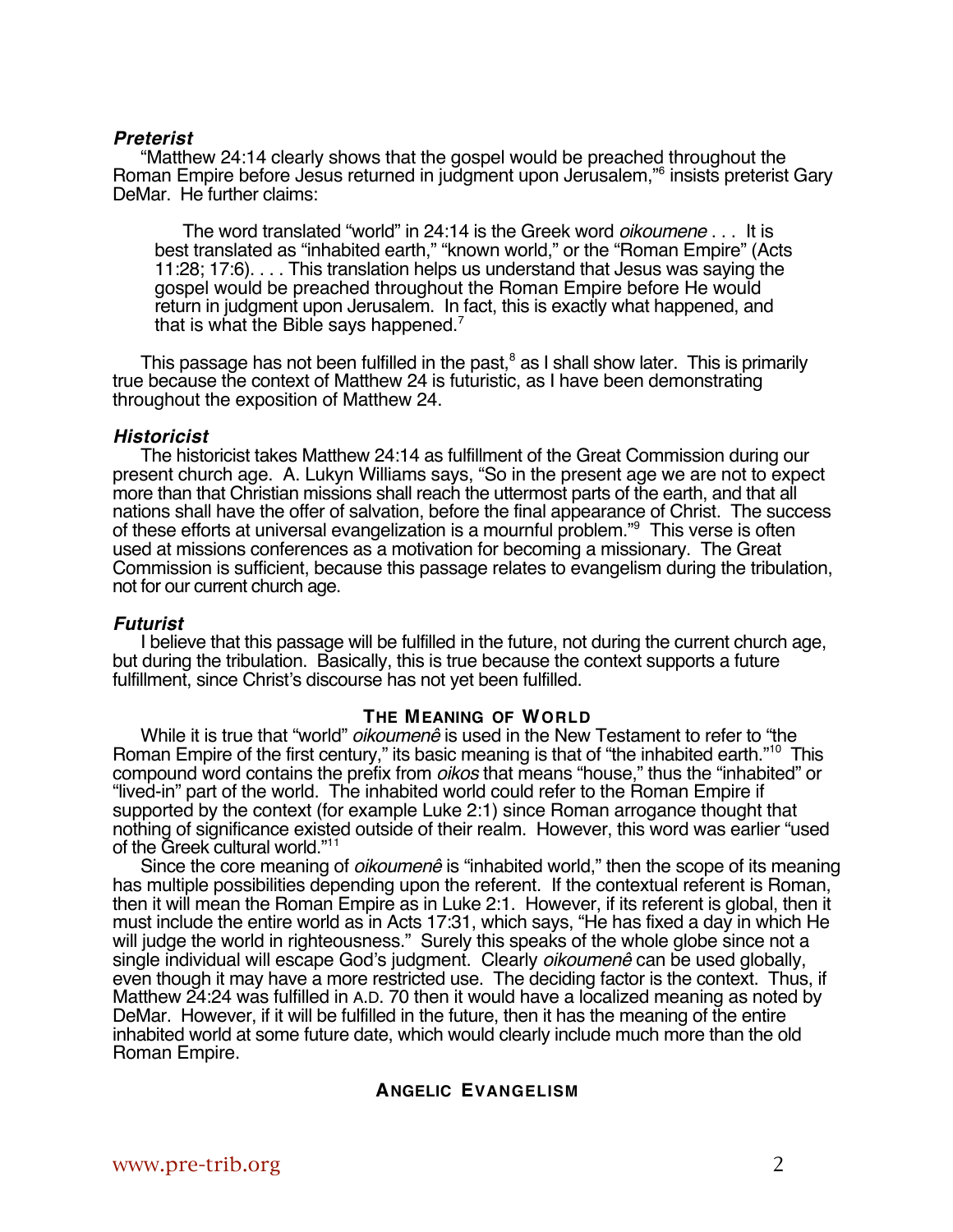I believe that Revelation 14:6-7 is a parallel passage to Matthew 24:14. Both speak of global evangelization during the seven-year tribulation, leading up to the second coming of Christ to planet earth. John MacArthur says,

Just before the bowl judgments are poured out and the final great holocaust begins, and just before the increasingly rapid birth pains issue in the kingdom, God will supernaturally present the gospel to every person on earth. He will send an angel with "an eternal gospel to preach to those who live on the earth, and to every nation and tribe and tongue and people," saying, "Fear God, and give Him glory, because the hour of His judgment has come; and worship Him who made the heaven and the earth and sea and springs of waters" (Rev. 14:6-  $7)$ .<sup>12</sup>

Interestingly both passages are mentioned around the middle of the tribulation. This will likely occur at that time because it is at the mid-point of the seven years that the beast will require the number—six hundred, sixty-six—on either the right hand or forehead of every human being in order to buy or sell (Rev. 13:16-18). Thus, it is important to know that the witness of the gospel is given to every individual in which they are given the opportunity to trust Christ before they take the number. In addition to that, the third angel announces to each individual in the world that there are consequences to taking the number of the beast. "If anyone worships the beast and his image, and receives a mark on his forehead or upon his hand, he also will drink of the wine of the wrath of God, which is mixed in full strength in the cup of His anger; and he will be tormented with fire and brimstone . . . forever and ever" (Rev. 14:9-11).

It appears that the tribulation period will be the greatest time of evangelization the world will ever see. There will be normal evangelism, like that which we have today. Then there will be the evangelism of the 144,000 Jewish witnesses (Rev. 7:3-10; 14:1-5), the two witnesses (Rev. 11:3-13), and the angelic evangelism already mentioned. David Cooper explains: "The purpose of preaching the gospel during the Great Tribulation is twofold: first, to give all honest-hearted truth-seekers an opportunity of accepting the Lord Jesus Christ and salvation through Him; secondly, to prepare for judgment those who will not receive a love of the truth in order that God might be just in bringing upon them the terrific plagues foretold in Revelation."13

## **THEN THE END SHALL COME**

Earlier Jesus said, "for these things must take place, but that is not yet the end" (Matt. 24:6). Now He says, that after the successful preaching of the gospel of the kingdom to the entire planet, "then the end shall come." "In the background is the OT motif of the nations' end-time conversion to Yahweh (Cf. Isa. 2:2-4; 45:20-22; 49:6; 55:5; 56:6-8; Mic. 4:1-3). Here that conversion heralds the end."<sup>14</sup> The end spoken of here is not the end of the end. It means the end of the age of the tribulation through the second coming of Christ (Matt. 24:27-31). The final end will occur one thousand years later as the millennial kingdom of Christ comes to its end.

#### **CONCLUSION**

Since Matthew 24:14 is a future event, then the gospel will be preached across the globe as described in Revelation 14:6-7. Both passages are set in contexts that tell us that this global evangelization will take place just before the middle of the seven-year tribulation. Craig Kenner says, "Jesus' claim in 24:14 does not imply that all peoples will be converted, but that the kingdom will not come in its fullness until all peoples have had the opportunity to embrace or reject the King who will be their judge (25:31-32)."<sup>15</sup> This passage was no more fulfilled during the nativity of the church than was the Great Commission. The prophecy of Matthew 24:14, like all of those in that context, awaits a future fulfilment, specifically during the future tribulation. Maranatha!